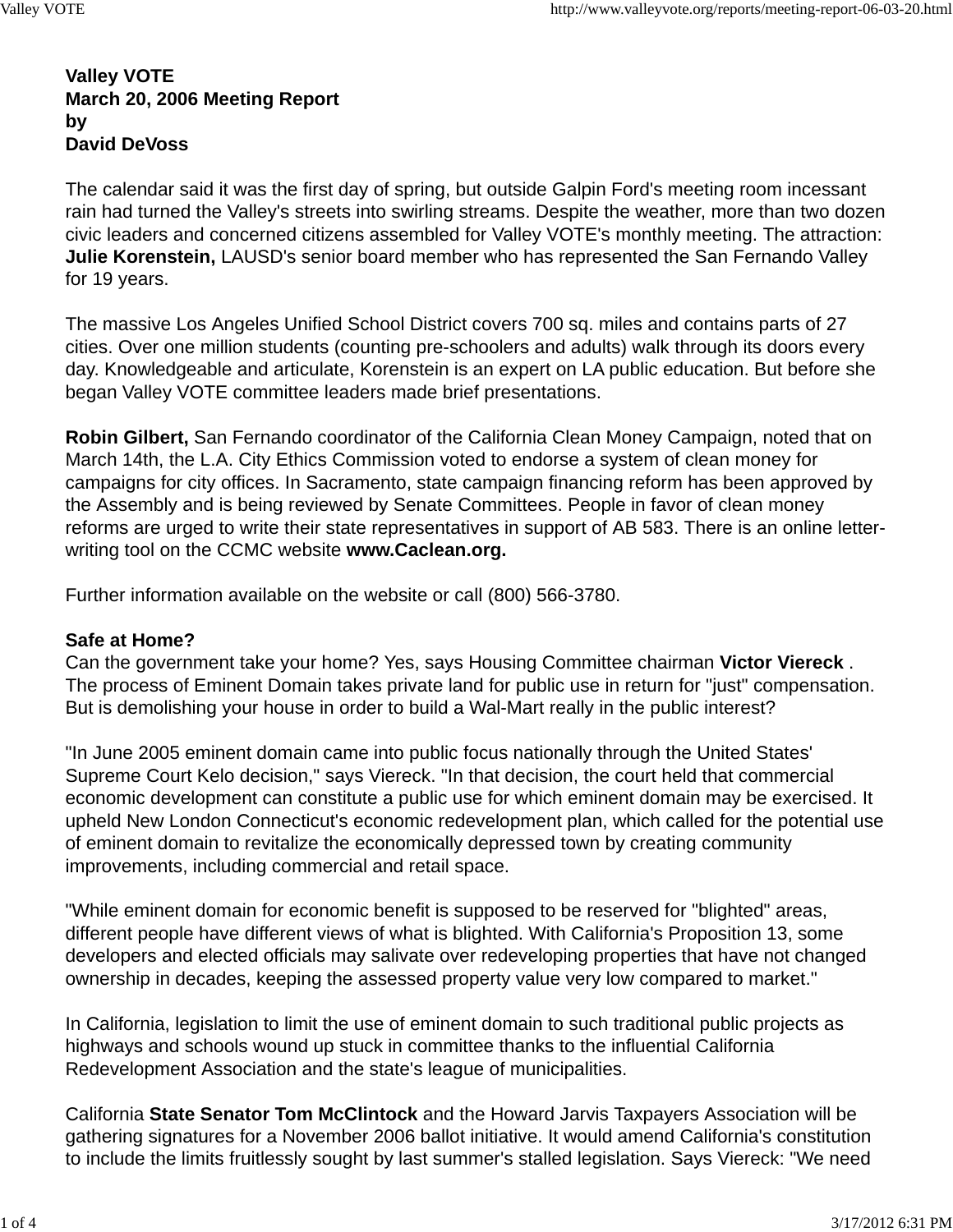to promote the initiative, and get it on the ballot."

Monitoring LA City government can be a depressing task. But **Denny Schneider** , Valley VOTE's emissary to the Los Angeles World Airports Authority is all smiles thanks to the new attitude on the part of airport commissioners appointed by **Mayor Antonio Villaraigosa.**

Mayor Villaraigosa is keeping his pledge to stop growth at LAX and to develop a true regional strategy," says Schneider. At a meeting two weeks ago to collect public input on LAX's Specific Plan, the Mayor cautioned not to expect miracles; LAX is not shrinking from its present size nor is traffic and all noise going away. But he then added, "You can expect a convenient, world class airport in Los Angeles. Along with LAX improvements, we are working to improve traffic with an expanded Flyaway program. There is a new fly-away now operating from Union Station to LAX and another is planned to support Ontario airport."

LAX has set aside the coming 32 months for public hearings. An independent "community advocate" position also will be created to provide a voice for those impacted by LAX operations. **Mike Doucette,** Chief of Planning, introduced breakout sessions to obtain detail suggestions and inputs from individual community members. To stay current on the situation at LAX and other airports go to http://www.laxmasterplan.org.

#### **Rim of the Valley**

During his first term, **Councilman Alex Padilla,** a native of the Valley and a horseman, devised a plan to expand horse trails so the general public as well as urban cowboys could use them. The vision, says **Pauline Tallent,** who heads our Land Issues committee, was called the Rim of the Valley Corridor. Padilla contributed \$50,000 from his office budget to create a master plan that would link trails with the Valley's parks. Certain parcels of land were identified as missing links necessary to this connectivity.

"The Infrastructure Bond includes funds earmarked for the Santa Monica Mountains Conservancy, which is the lead agency for the Rim of the Valley Corridor," says Tallent, "but there is growing urgency as development is starting to encroach on these trails. Also there is some opposition from landowners with property adjacent to the trails.

At the behest of Congressmen **Brad Sherman** and **Howard Berman,** the National Park Service recently initiated a three-year study on possibly expanding the current trail system. But property rights advocates have persuaded some Senators to withhold support and in the **House Rep. Richard Pombo (R-Tracey)** has kept supportive legislation from even reaching committee.

**Polly Ward** monitors Neighborhood Councils for Valley VOTE. She says Neighborhood Councils and stakeholders have just a few weeks to make recommendations to the City Council on the scope and structure of the Neighborhood Council Review Commission, also referred to as the 912 Commission. The city charter calls for this commission to evaluate the "efficacy of the system of neighborhood councils no later than seven years after the adoption of the Charter." Those with creative ideas about how such a commission should be structured should contact **Alex Padilla** ASAP since the new commission is scheduled to start **July 1,2006.**

### **People Moving**

Back in October 2004 the city approved FlyAway service from Sylmar to LAX, but 18 months later not a single bus has hit the road, says Bart Reed, executive director of The Transit Coalition. The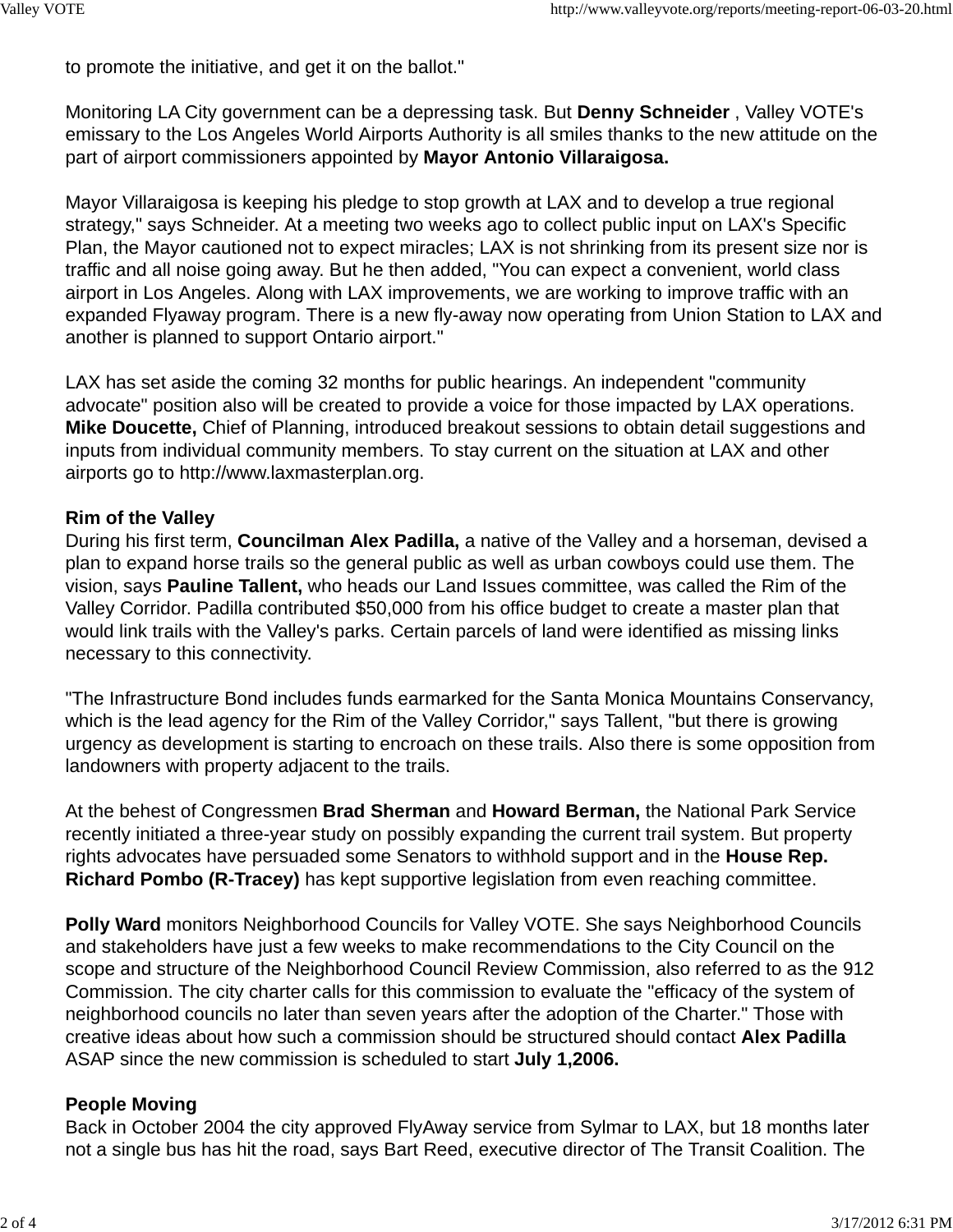lack of a functioning terminal results, in part, from a suspicious land deal in which the city acquired an isolated plot of land. Los Angeles World Airports objects to putting its FlyAway terminal in this barren cul-de-sac.

In other news, the MTA has approved a rush hour only Metro Rapid bus for the Sepulveda corridor. It also is looking into building a public access tunnel from the Red Line depot to Universal City. There also are plans to hold a San Fernando Valley Great Pumpkin Half-marathon this coming October 29 to mark the one-year anniversary of the Orange Line. The race would take place on the busway, which would be closed for several hours. Although he does not object to the notion of a mini-marathon, Reed questions the advisability of making it more difficult for working commuters to reach their Sunday morning jobs. "More than 8,000 people ride the Orange Line on Sunday," says Reed. "I'm not enthusiastic about shutting it down for five hours."

After years of false starts the MTA finally has a \$3.6 million plan to renovate the 1896 Lankershim train depot. Unfortunately, there is no guarantee that the depot will remain at the corner of Lankershim and Chandler boulevards since the land has been targeted by politically connected developers. People fearing that a relocated structure will lose prominence and historical accuracy have started a Save the Depot committee. To learn more visit www.thetransitcoalition.us.

# **Diversity's Downside**

It's no secret that LAUSD has problems. And most of them were directly addressed by a surprisingly candid **Julie Korenstein**, who made the following points:

"Teaching LAUSD's 727,000 students is complicated by the fact they speak 86 different languages. Indeed, 43% of the students - about 300,000 - are not fully proficient in English. In addition, 78% of LAUSD students are at or below the poverty level, which for a family of four means earning less than \$20,000 a year.

"Because of endemic poverty, LAUSD serves 500,000 free meals every day. Only the U.S. military and the New York City public schools serve more free meals than LAUSD.

"Seniors need to pass an exit exam to receive a diploma. Of the 30,000 seniors who have taken the exam, 24,000 have passed. What happens to the remaining 6,000? Some educators advocate giving students who have taken classes necessary to graduate but failed the exit exam a "certificate" instead of a "diploma." The school board is resisting the idea.

"LA Unified is building 180 new schools, 55 of them in the San Fernando Valley. It is the largest school construction project in the history of the U.S.

"Despite opposition from UTLA, the charter school movement is growing. LA has 97 charter schools with 35,000 students enrolled. The entire state of New York only has 100 charter schools.

"Fifty percent of the students starting high school drop out before graduation. Not so, says Korenstein. The drop out rate is 24.6%.

"Should the mayor of a city running a \$280 million deficit also take on the responsibility of managing its public schools? "Antonio should fill pot holes in a timely manner and solve the homeless problem," says Korenstein. "He hasn't a clue what he's getting himself into (if he assumes control of LAUSD)."